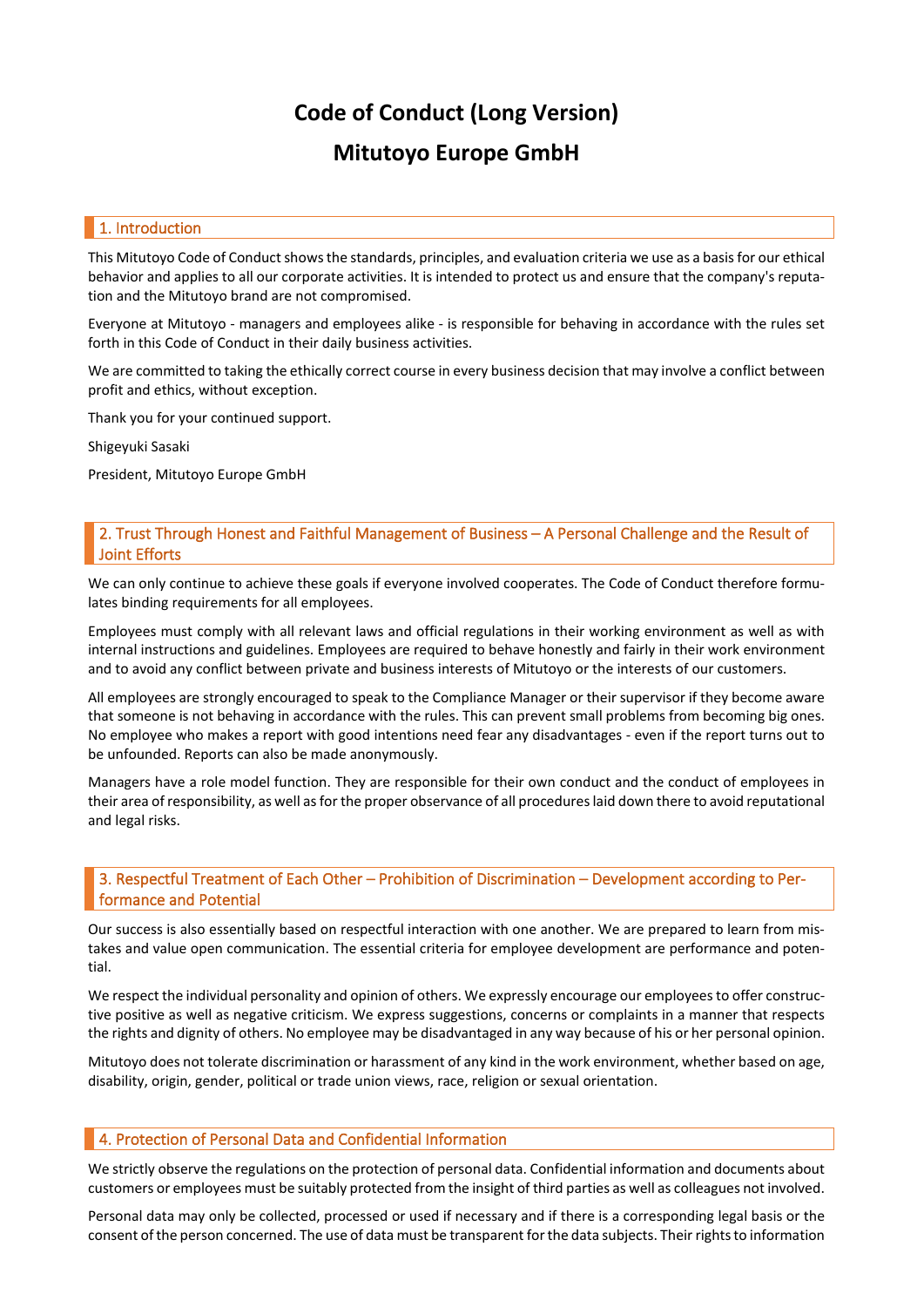and correction and, if applicable, to objection, blocking and deletion must be safeguarded. In terms of technical protection against unauthorized access to data and information, an appropriate standard must be maintained which corresponds to the state of the art.

Mitutoyo has issued more extensive data protection and information security guidelines in this regard, to which express reference is made.

### 5. Communication with Customers, Business Partners, and the Public

All Mitutoyo announcements and reports must be complete, honest, accurate, timely, and understandable. Be it to business partners, customers, or the public. This applies in particular to information and advertising material about our products.

Information to business partners, customers, or the public about Mitutoyo, our products, our customers, or business partners may only be provided by employees authorized to do so. We enter fair contracts with our sales business partners in compliance with all laws and regulations and fulfill contractual obligations.

#### 6. Social Networks

Anyone who comments in a public discussion or on social networks on topics which affect Mitutoyo, or our business partners should make it clear that they are acting as a private person and have the interests of Mitutoyo and the business partners in mind.

Please take into account that statements in e-mails or social networks can be made informally and spontaneously but are then nevertheless recorded and can be viewed by the recipient or the Internet public for a long time.

#### 7. No Conflicts of Interest with Customers and Business Partners

Mitutoyo strives to maintain mutually beneficial business relationships with its customers and business partners.

Every employee must therefore ensure that the interests of our customers are considered in a fair manner. Interests of customers or business partners must not be given priority to the disadvantage of other business partners. We select business partners in procurement based on rational, fair and transparent criteria. The interests of the company and the private interests of employees are strictly separated on both sides. Procurement decisions must always be made free of personal interests.

## 8. Customer Complaints

Customer complaints provide valuable information about opportunities for improvement in our business and, if handled properly, offer an opportunity to strengthen or regain customer relationships.

Mitutoyo ensures that all significant customer complaints are handled promptly in a fair and understandable manner.

## 9. Personal Conflicts of Interest

If employees get into conflicts between their personal interests and their professional duties or the interests of Mitutoyo or our customers, this can damage the reputation of these employees and of Mitutoyo as a whole.

Employees should therefore avoid such situations in the interest of Mitutoyo as well as in their own interest. The following applies in detail:

- No sideline activities which affect the time scope of the duties under the employment contract or the competitive interests of Mitutoyo. Secondary activities must be reported in advance to the supervisor and the Human Resources Department. Honorary positions of limited duration do not have to be reported.
- No financial interests in companies that may be affected by professional decisions made by the employee or Mitutoyo.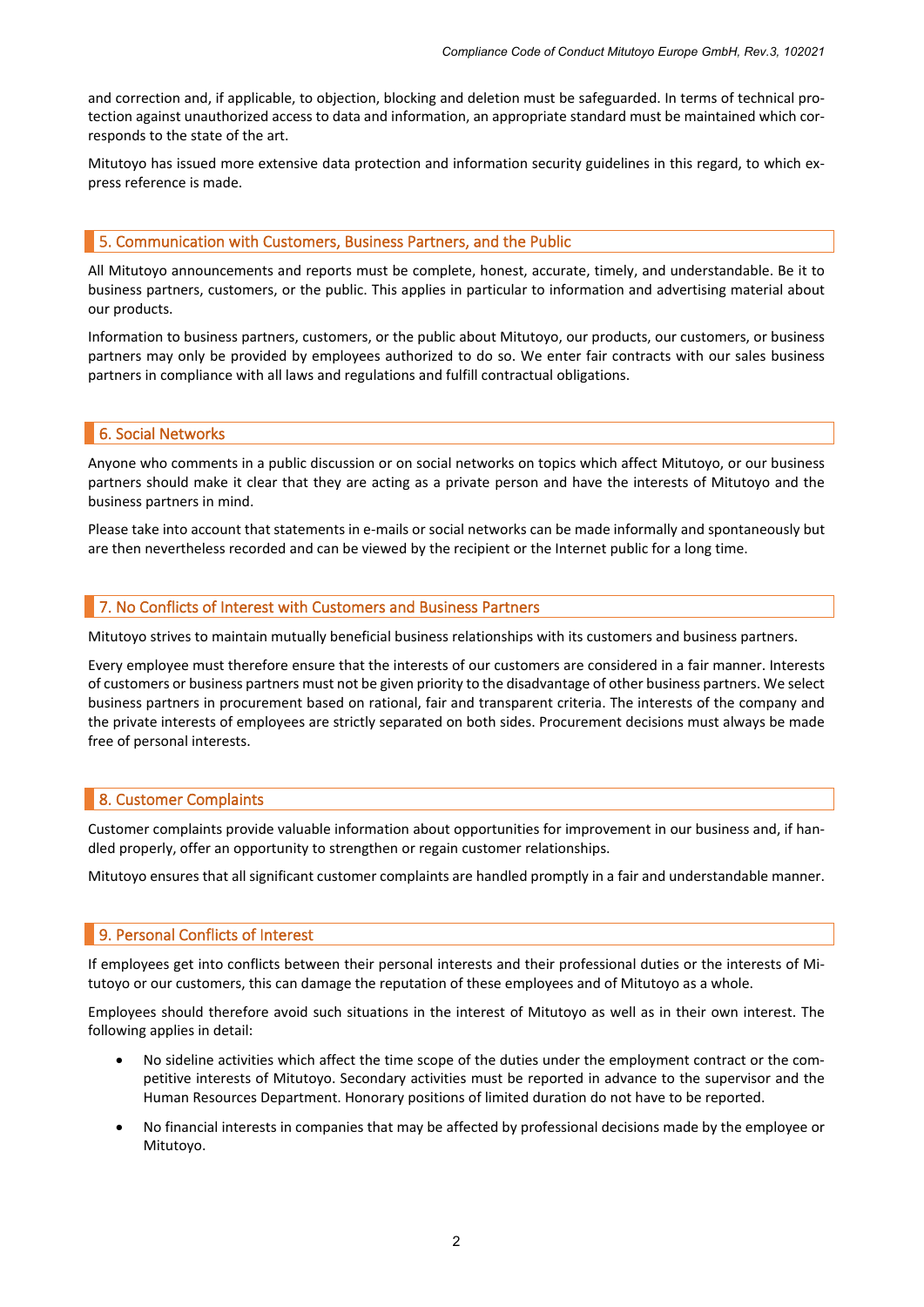- The placing of orders/contracts with relatives, life partners or other related persons of employees must be reported in advance to the supervisor and Compliance. This also applies to transactions with companies in which relatives have a direct or indirect interest.
- No direct reporting lines between children, parents, spouses, or domestic partners.
- No acceptance of positions of entrepreneurial responsibility (e.g. member of governing bodies, managing director, board of directors, supervisory board, advisory board) with customers, business partners or competitors without the prior consent of the management after notification to Compliance.

In cases of doubt, please consult Compliance. The perception of third parties is decisive. Even the appearance of a personal conflict of interest is damaging.

## 10. Gifts, Business Lunches, and Events

Gifts, business meals and events for informational, representational or entertainment purposes may be a legitimate means of establishing and supporting business relationships. However, they may never be used to gain unfair business advantages and may never be given to such an extent or in such a manner that the professional independence and judgment of the parties involved are called into question.

By observing the following rules, employees can protect themselves from misunderstandings:

- No objections to entertainment and meal invitations on a reasonable scale that are directly business-related.
- No objections to giveaways.
- In principle, there are no objections to gifts with a market value of up to EUR 35 (guideline) unless they are sent to the private address promptly before the conclusion of a contract or negotiations, or in another nontransparent manner.
- Never cash or money substitutes, such as checks or gift certificates.

In case of doubt, Compliance should be consulted.

#### **11. Donations and Sponsoring**

The management decides on donations and sponsoring. They may not be used to indirectly obtain unfair advantages from business partners.

## 12. No Tolerance of Corruption

Our success in the market is based on performance, flexibility and service and must not be cheated by unfair benefits. Our business partners trust in the professional judgment of our employees.

Mitutoyo therefore does not tolerate any form of bribery or corruption, acceptance of benefits or granting of advantages. Anyone who does not observe the rules for gifts and invitations in No. 10 runs the risk of becoming liable to prosecution for corruption offenses. Even the promise or demand of unfair advantages can be punishable.

#### **13. Protection of Competition**

Mitutoyo does not engage in illegal anticompetitive agreements and practices, particularly agreements on prices, terms, and market allocation with competitors. Before deviating from standard agreements or the procedures provided for in cooperation agreements, employees check with the Legal Department to ensure that there are no unlawful competitive implications.

In contacts with competitors and business partners, Mitutoyo employees will not discuss internal matters, such as prices and terms of sale or financing, costs, market overviews, organizational procedures, or other confidential information from which competitors or business partners could derive competitive advantage, without prior clarification with Compliance.